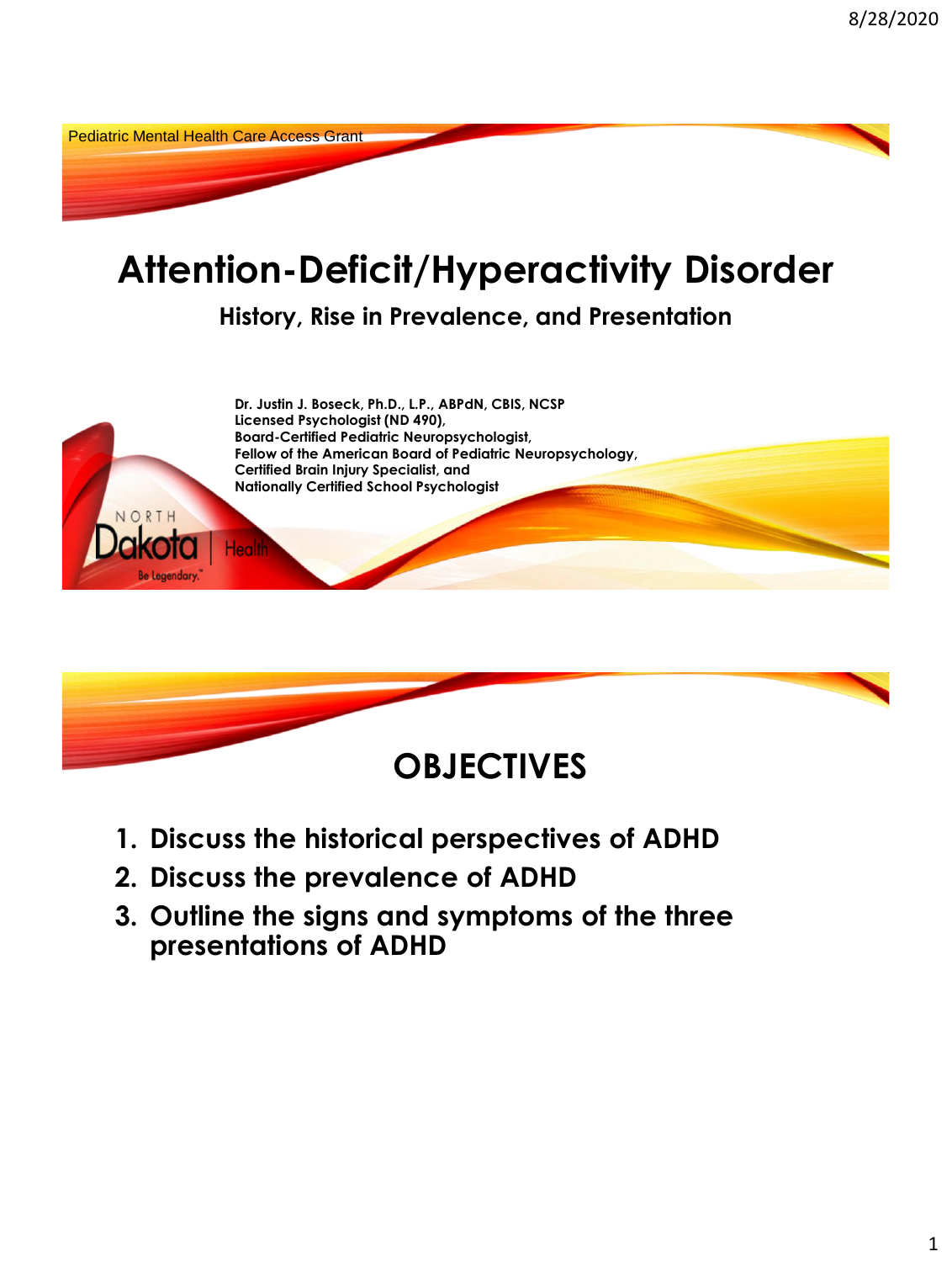# **SIMPLE DESCRIPTION**

- **Attention-Deficit/Hyperactivity Disorder (ADHD) is exhibited as persistent signs/symptoms of:**
	- **Inattention**
	- **Hyperactivity**
	- **Impulsivity** 
		- **More significant than aged-peers**
		- **Sufficient enough to cause impairment in activities of daily living (ADLs) that spans settings**



- **Impaired ability to** 
	- **Delay**
	- **Instant**
	- **Gratification**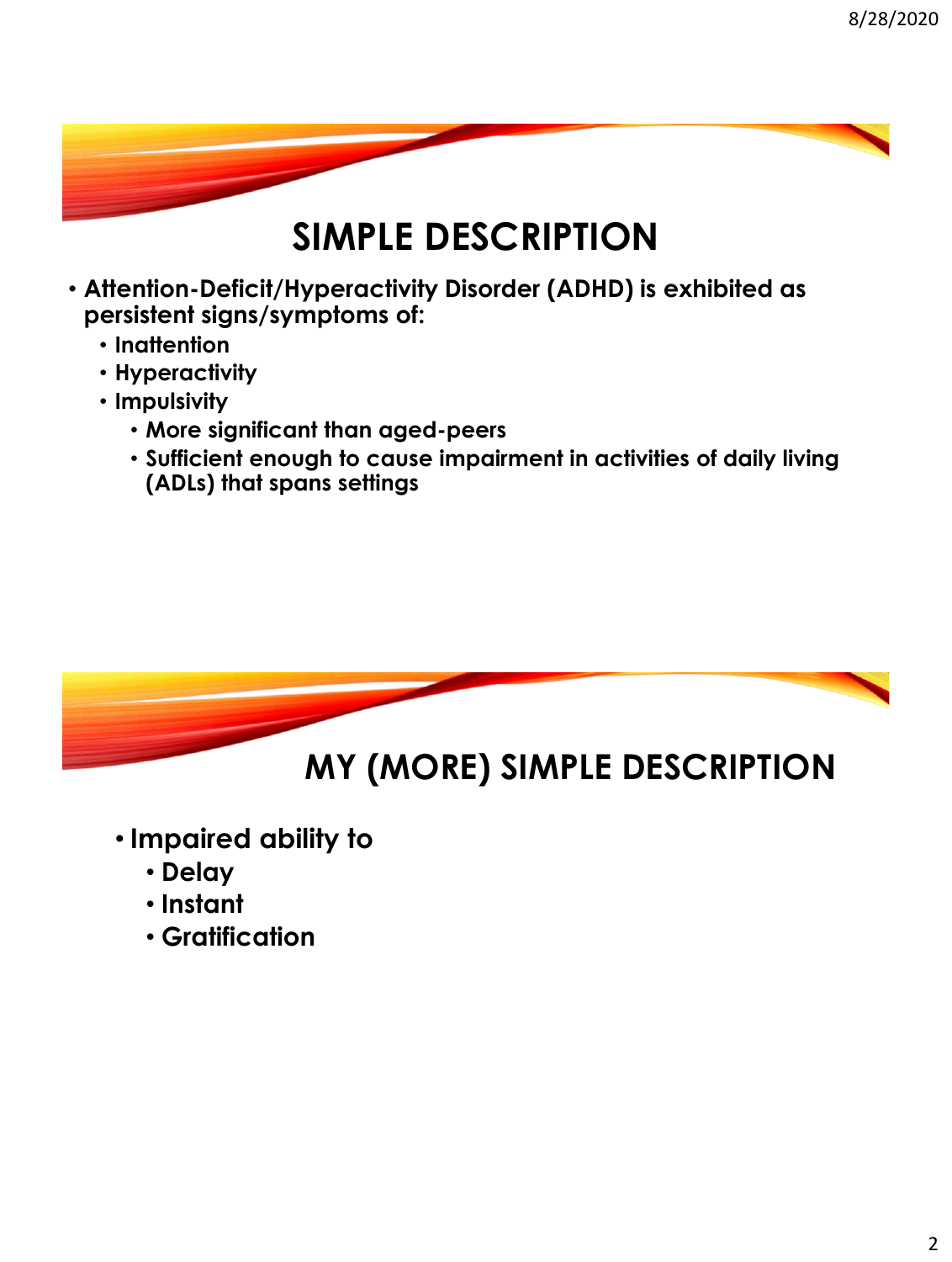# **HISTORICAL PERSPECTIVE**

- **Origins of ADHD**
	- **Compulsory Education**
- **"Minimal Brain Damage"**
- **"Minimal Brain Dyfunction"**
- **"Hyperkinesis"**
- **"Hyperactivity"**
- **"Attention-Deficit Disorder"**



#### • **According to the Centers for Disease Control and Prevention (CDC):**

- **The estimated number of children ever diagnosed with ADHD, according to a national 2016 parent survey, is 6.1 million (9.4%). This number includes:**
	- **388,000 children aged 2–5 years**
	- **4 million children aged 6–11 years**
	- **3 million children aged 12–17 years**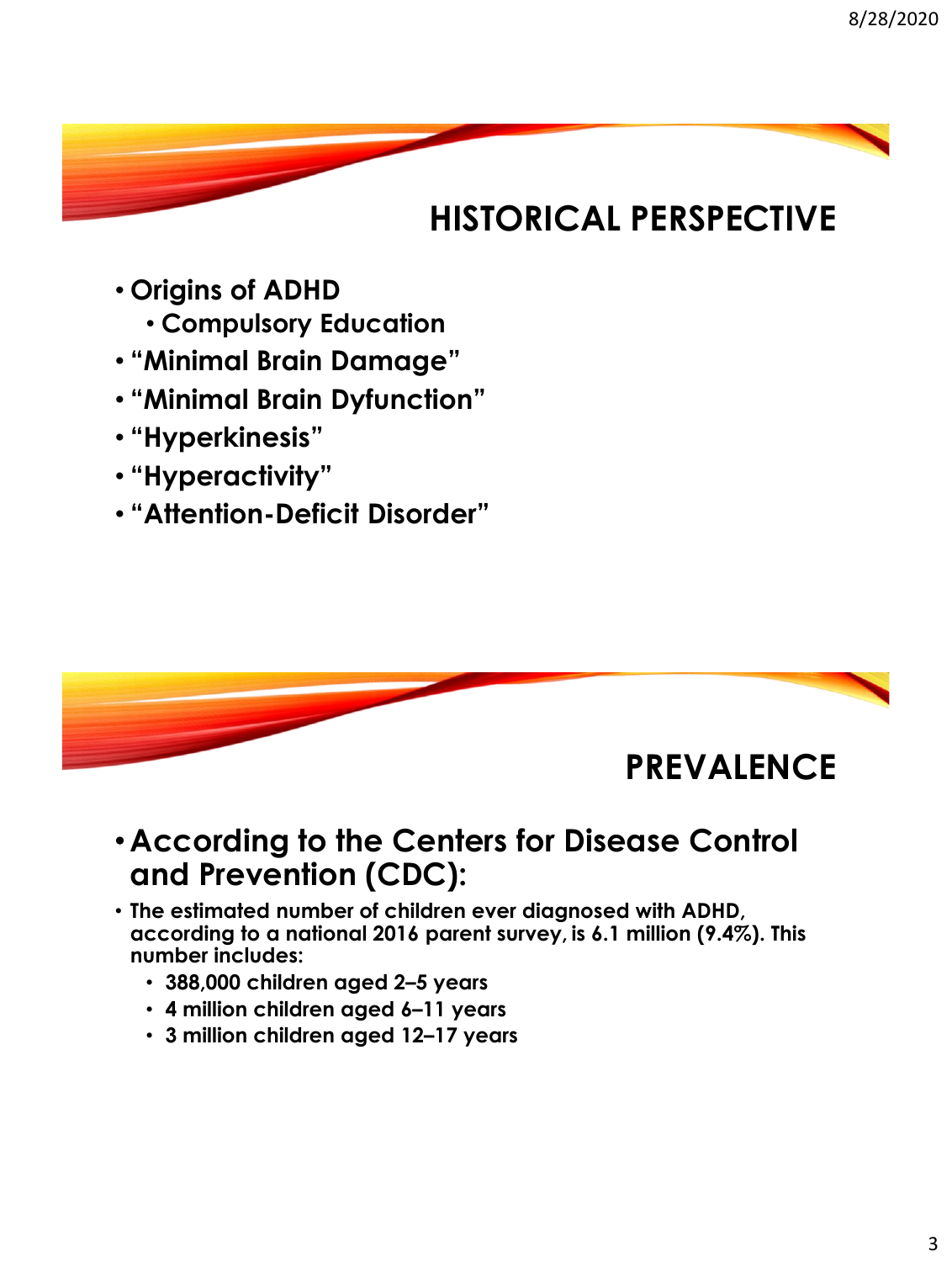

- **Boys are more likely to be diagnosed with ADHD than girls (12.9% compared to 5.6%)**
- **Overall rates decrease in adolescence for both sexes**
- **Ratio in clinical samples is 6:1, with boys being referred more often than girls**
	- **Females with ADHD may go unrecognized and unreported (more likely Inattentive Presentation)**



- **ADHD affects children from all social classes**
	- **Slightly more prevalent among lower SES groups**
- **Findings are inconsistent regarding the relationship between ADHD, race, and ethnicity**
- **ADHD is found in all countries and cultures**
	- **Rates vary**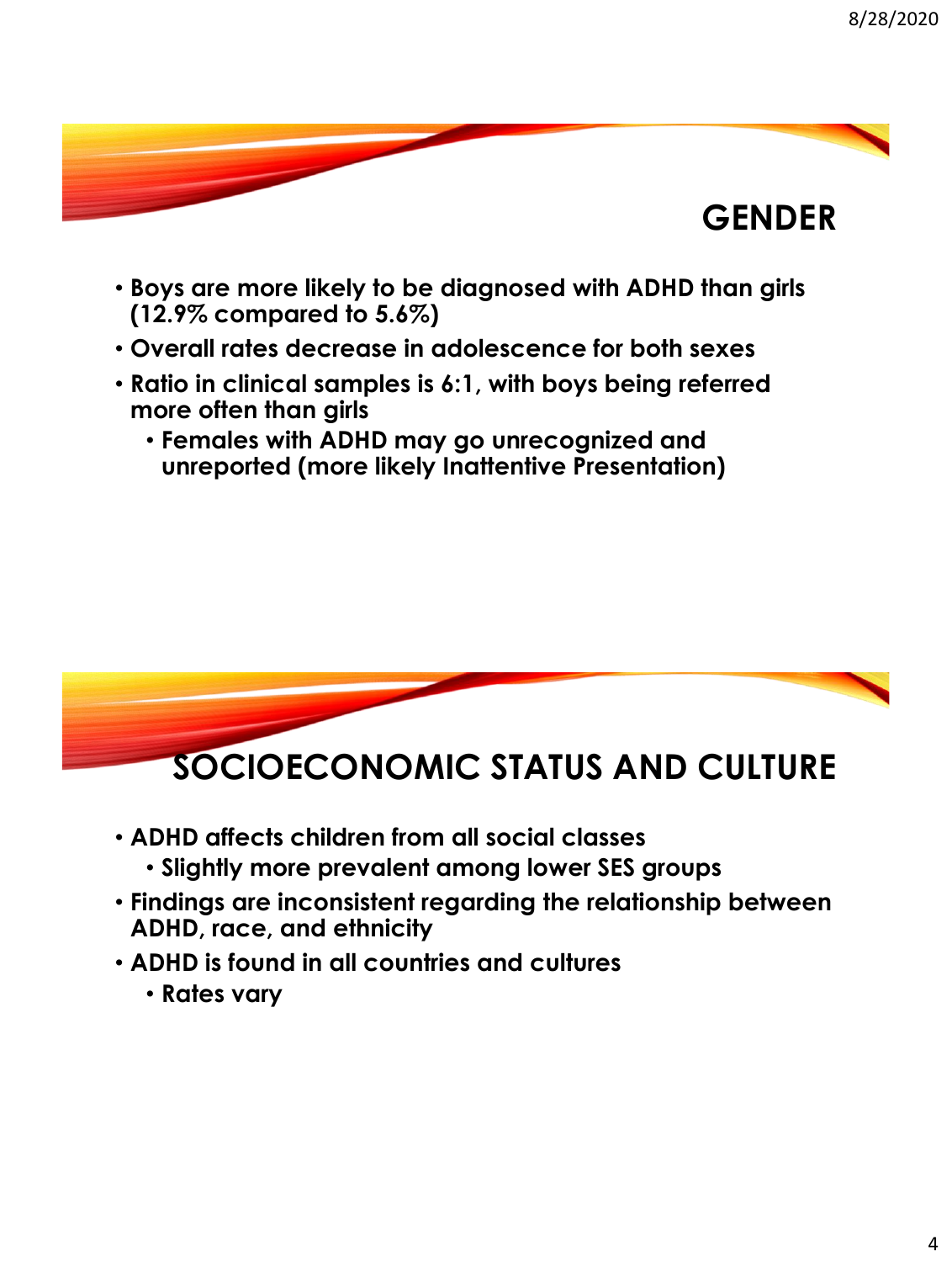

# **DSM-5 CRITERIA**





**A persistent pattern of inattention and/or hyperactivity-impulsivity that interferes with functioning or development, as characterized by (1)**  *and/or* **(2):**

**1) Inattention:** *Six (or more***) of the following symptoms have persisted for**  *at least 6 months* **to a degree that is inconsistent with** *developmental level* **and that negatively impacts** *social, academic, and occupational*  **activities:**

**a. Often fails to give close attention to details or makes careless mistakes in schoolwork, at work, or during other activities (e.g., overlooks or misses details, work is inaccurate).**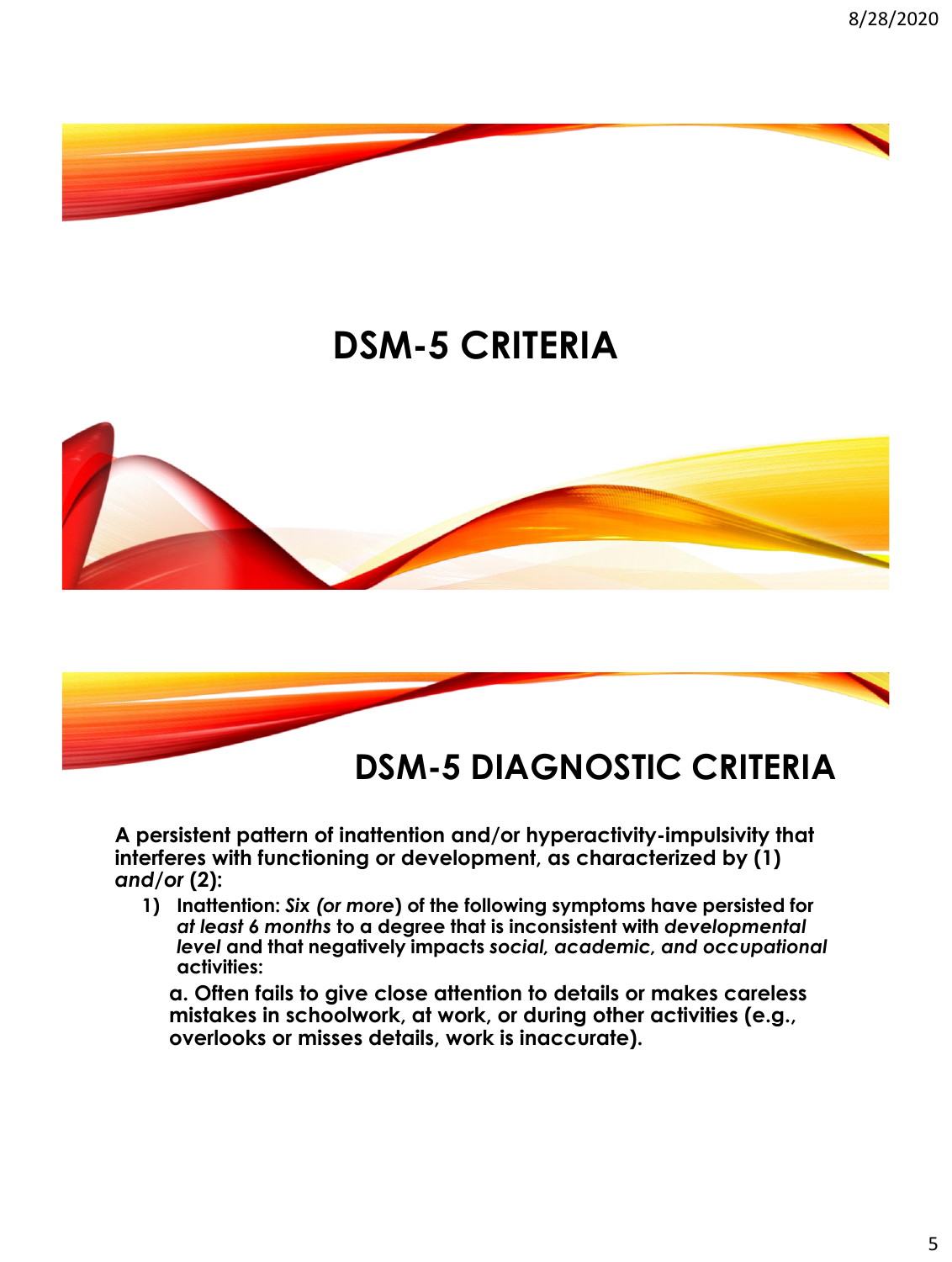**A persistent pattern of inattention and/or hyperactivity-impulsivity that interferes with functioning or development, as characterized by (1)**  *and/or* **(2):**

**1) Inattention:** *Six (or more***) of the following symptoms have persisted for**  *at least 6 months* **to a degree that is inconsistent with** *developmental level* **and that negatively impacts** *social, academic, and occupational*  **activities:**

**b. Often has difficulty sustaining attention in tasks or play activities (e.g., has difficulty remaining focused during lectures, conversations, or lengthy reading).**



**DSM-5 DIAGNOSTIC CRITERIA**

**A persistent pattern of inattention and/or hyperactivity-impulsivity that interferes with functioning or development, as characterized by (1)**  *and/or* **(2):**

**1) Inattention:** *Six (or more***) of the following symptoms have persisted for**  *at least 6 months* **to a degree that is inconsistent with** *developmental level* **and that negatively impacts** *social, academic, and occupational*  **activities:**

**c. Often does not seem to listen when spoken to directly (e.g., mind seems elsewhere, even in the absence of any obvious distraction).**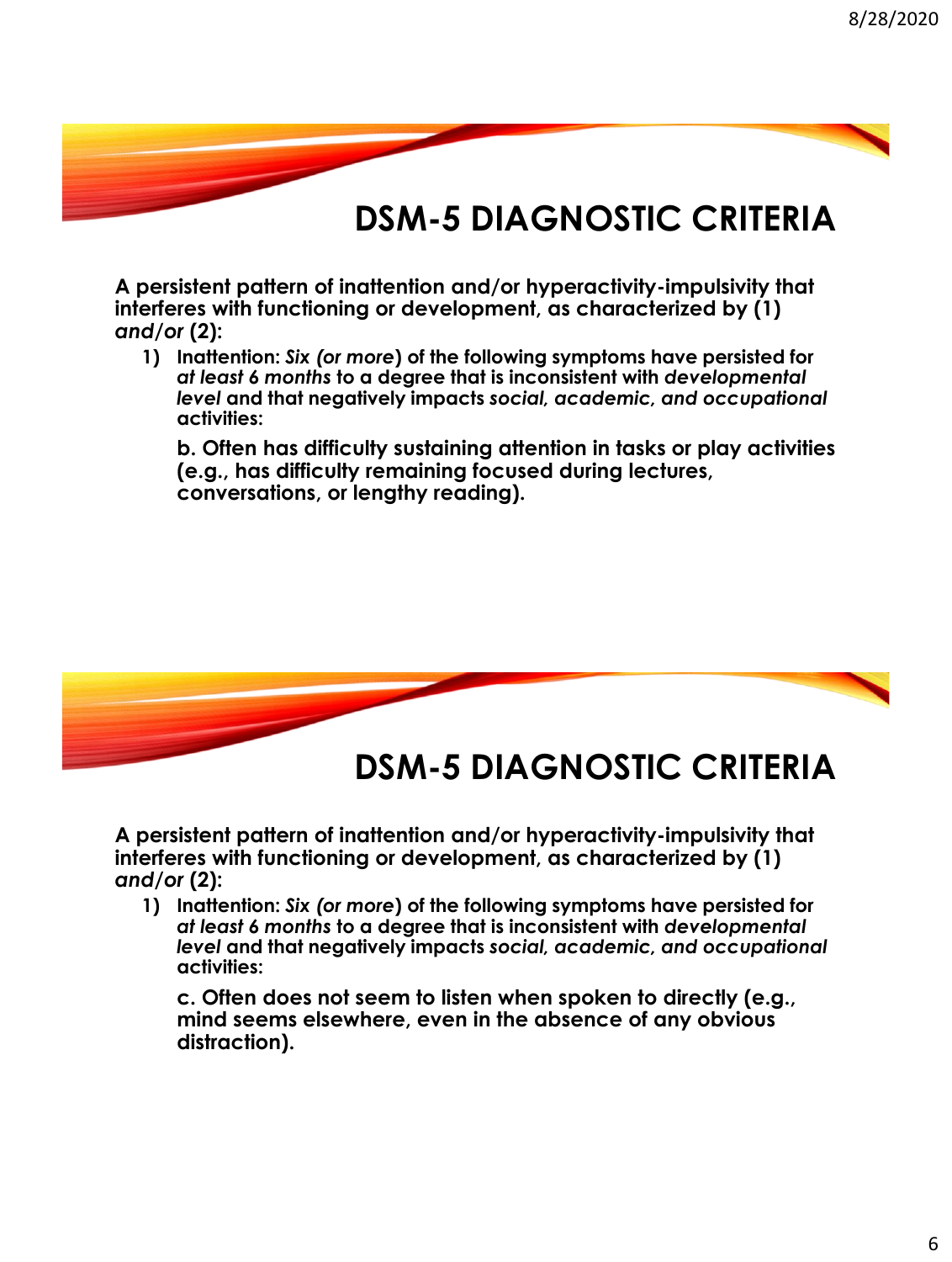**A persistent pattern of inattention and/or hyperactivity-impulsivity that interferes with functioning or development, as characterized by (1)**  *and/or* **(2):**

**1) Inattention:** *Six (or more***) of the following symptoms have persisted for**  *at least 6 months* **to a degree that is inconsistent with** *developmental level* **and that negatively impacts** *social, academic, and occupational*  **activities:**

**d. Often does not follow through on instructions and fails to finish schoolwork, chores, or duties in the workplace (e.g., starts tasks but quickly loses focus and is easily sidetracked).**



**DSM-5 DIAGNOSTIC CRITERIA**

**A persistent pattern of inattention and/or hyperactivity-impulsivity that interferes with functioning or development, as characterized by (1)**  *and/or* **(2):**

**1) Inattention:** *Six (or more***) of the following symptoms have persisted for**  *at least 6 months* **to a degree that is inconsistent with** *developmental level* **and that negatively impacts** *social, academic, and occupational*  **activities:**

**e. Often has difficulty organizing tasks and activities (e.g., difficulty managing sequential tasks: difficulty keeping materials and belongings in order; messy, disorganized work; has poor time management; fails to meet deadlines).**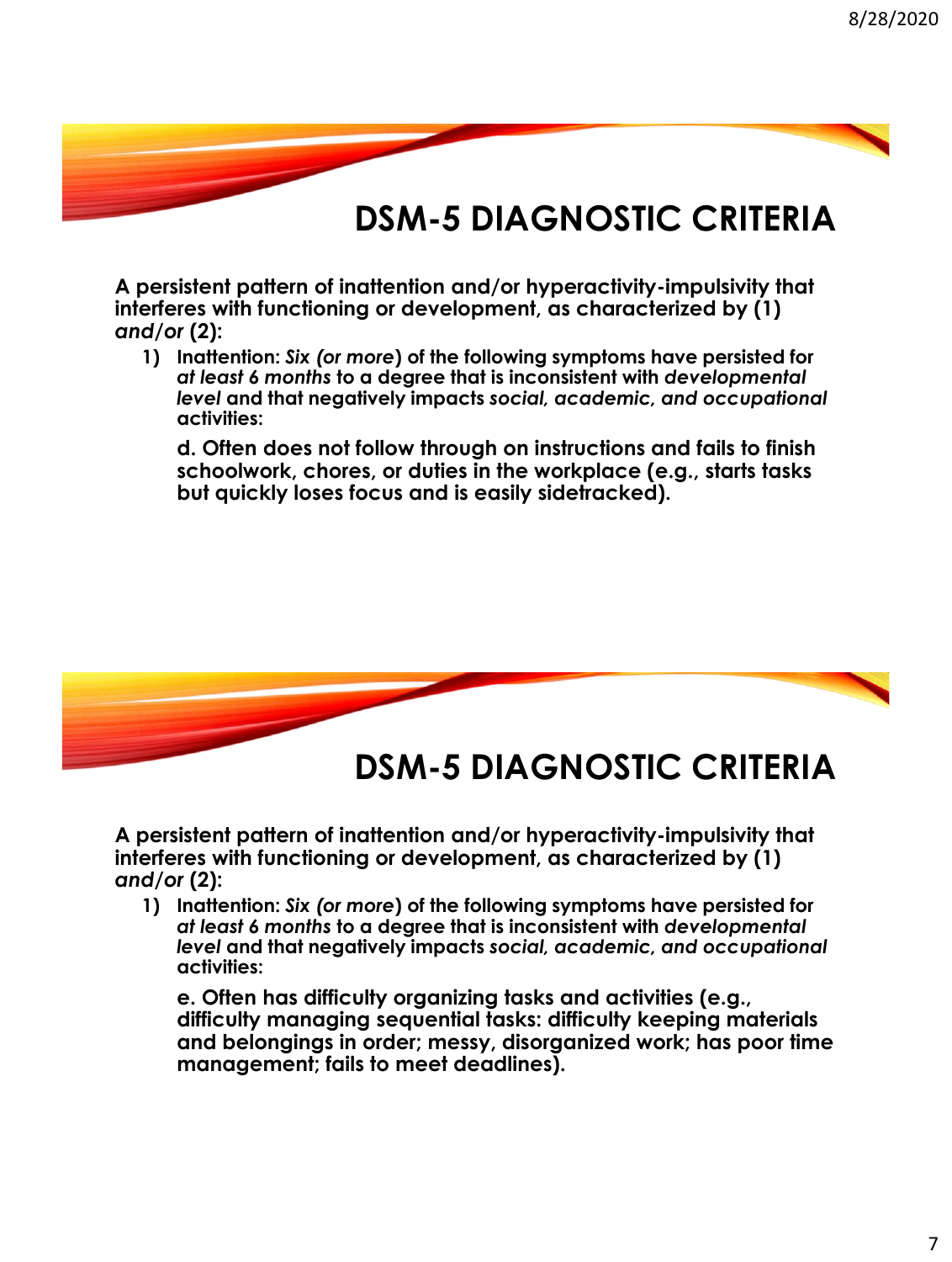**A persistent pattern of inattention and/or hyperactivity-impulsivity that interferes with functioning or development, as characterized by (1)**  *and/or* **(2):**

**1) Inattention:** *Six (or more***) of the following symptoms have persisted for**  *at least 6 months* **to a degree that is inconsistent with** *developmental level* **and that negatively impacts** *social, academic, and occupational*  **activities:**

**f. Often avoids, dislikes, or is reluctant to engage in tasks that require sustained mental effort (e.g., schoolwork or home-work; for older adolescents and adults, preparing reports, completing forms, reviewing lengthy papers).**



**DSM-5 DIAGNOSTIC CRITERIA**

**A persistent pattern of inattention and/or hyperactivity-impulsivity that interferes with functioning or development, as characterized by (1)**  *and/or* **(2):**

**1) Inattention:** *Six (or more***) of the following symptoms have persisted for**  *at least 6 months* **to a degree that is inconsistent with** *developmental level* **and that negatively impacts** *social, academic, and occupational*  **activities:**

**g. Often loses things necessary for tasks or activities (e.g., school materials, pencils, books, tools, wallets, keys, paperwork, eyeglasses, mobile telephones).**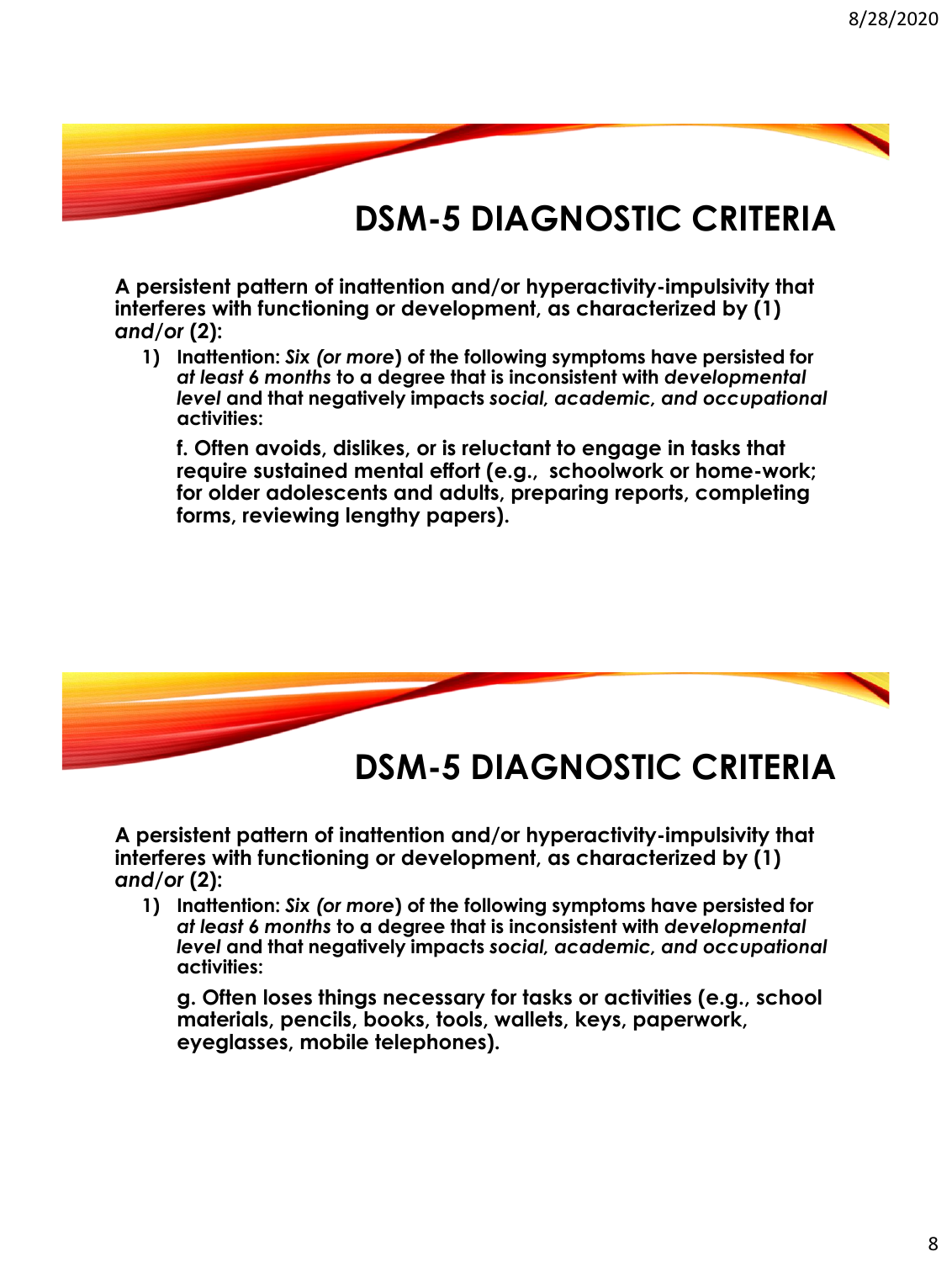**A persistent pattern of inattention and/or hyperactivity-impulsivity that interferes with functioning or development, as characterized by (1) and/or (2):**

**1) Inattention:** *Six (or more***) of the following symptoms have persisted for**  *at least 6 months* **to a degree that is inconsistent with** *developmental level* **and that negatively impacts** *social, academic, and occupational*  **activities:**

**h. Is easily distracted by extraneous stimuli (for older adolescents and adults, may include unrelated thoughts).**



**A persistent pattern of inattention and/or hyperactivity-impulsivity that interferes with functioning or development, as characterized by (1)**  *and/or* **(2):**

**1) Inattention:** *Six (or more***) of the following symptoms have persisted for**  *at least 6 months* **to a degree that is inconsistent with** *developmental level* **and that negatively impacts** *social, academic, and occupational*  **activities:**

**i. Is often forgetful in daily activities (e.g., doing chores, running errands; for older adolescents and adults, returning calls, paying bills, keeping appointments).**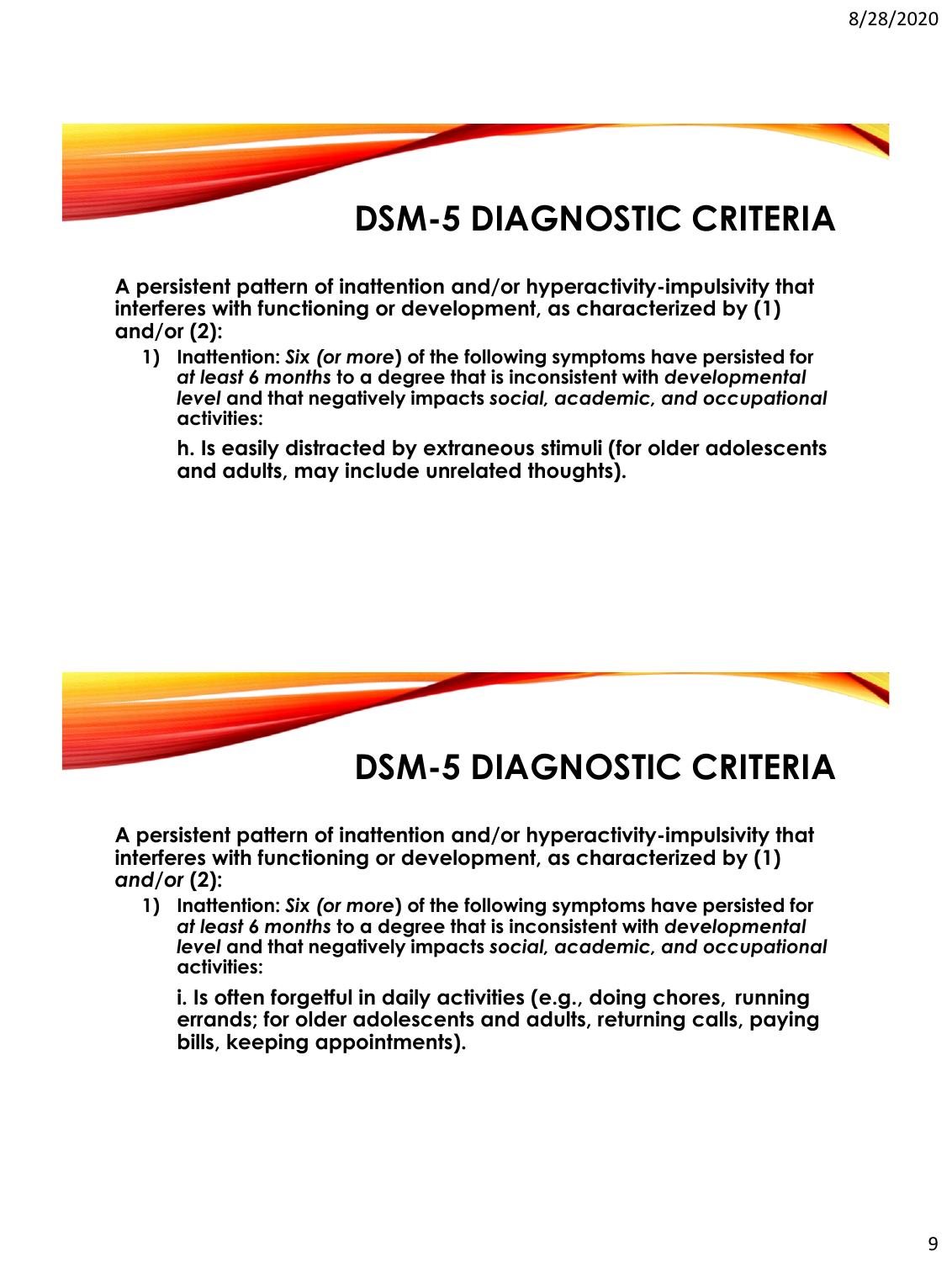**A persistent pattern of inattention and/or hyperactivity-impulsivity that interferes with functioning or development, as characterized by (1)**  *and/or* **(2):**

**2. Hyperactivity and Impulsivity: Six (or more) of the following symptoms have persisted for at least 6 months to a degree that is inconsistent with developmental level and that negatively impacts directly on social and academic/occupational activities:** 

**a. often fidgets with or taps hands or feet or squirms in seat** 



### **DSM-5 DIAGNOSTIC CRITERIA**

**A persistent pattern of inattention and/or hyperactivity-impulsivity that interferes with functioning or development, as characterized by (1)**  *and/or* **(2):**

**2. Hyperactivity and Impulsivity: Six (or more) of the following symptoms have persisted for at least 6 months to a degree that is inconsistent with developmental level and that negatively impacts directly on social and academic/occupational activities:** 

**b. often leaves seat in situations when remaining seated is expected (e.g., leaves his or her place in the classroom, in the office or other workplace, or in other situations that require remaining in place).**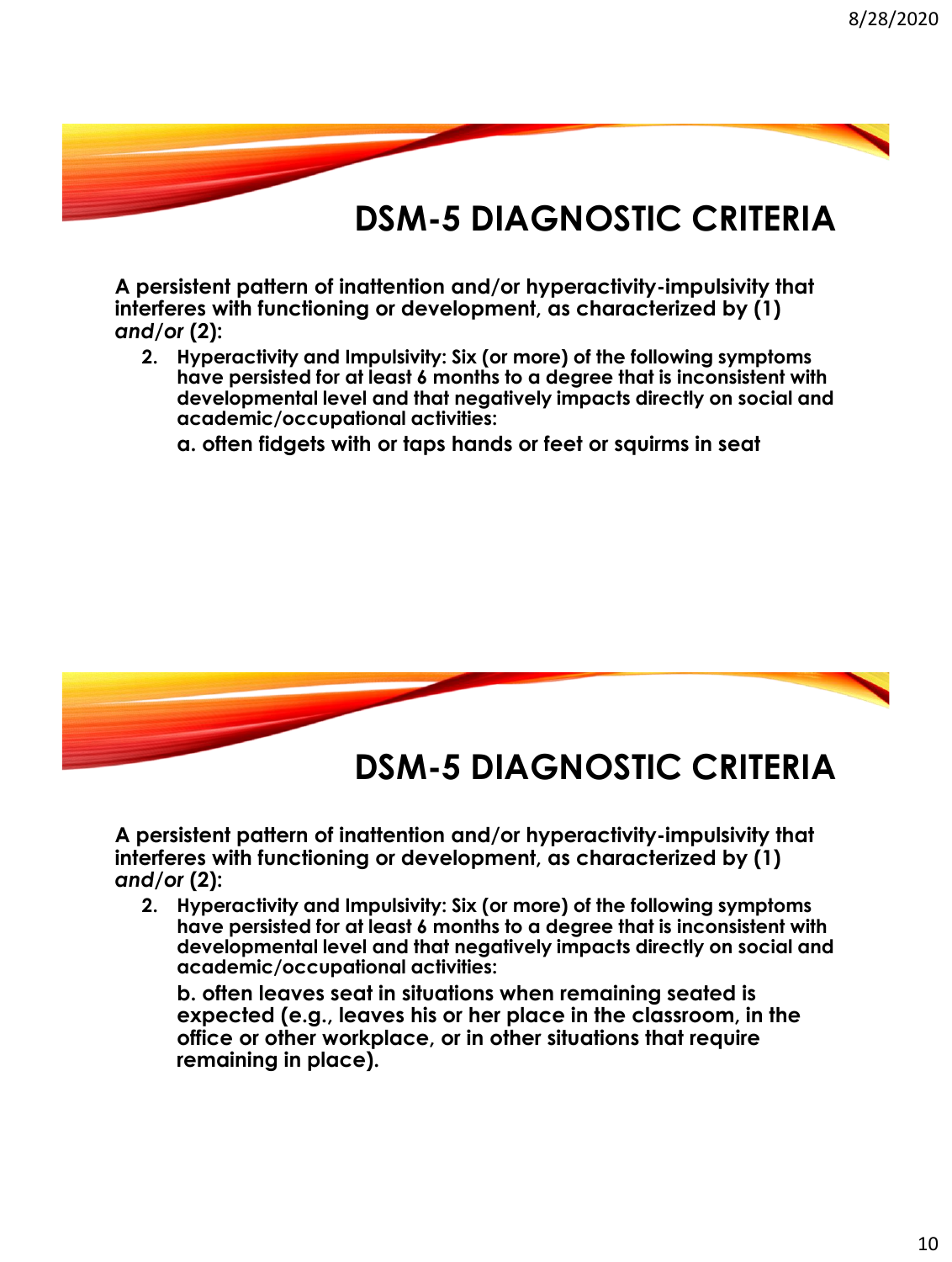**A persistent pattern of inattention and/or hyperactivity-impulsivity that interferes with functioning or development, as characterized by (1)**  *and/or* **(2):**

**2. Hyperactivity and Impulsivity: Six (or more) of the following symptoms have persisted for at least 6 months to a degree that is inconsistent with developmental level and that negatively impacts directly on social and academic/occupational activities:** 

**c. Often runs about or climbs in situations where it is inappropriate. Note: In adolescents or adults, may be limited to feeling restless.** 



**DSM-5 DIAGNOSTIC CRITERIA**

**A persistent pattern of inattention and/or hyperactivity-impulsivity that interferes with functioning or development, as characterized by (1)**  *and/or* **(2):**

**2. Hyperactivity and Impulsivity: Six (or more) of the following symptoms have persisted for at least 6 months to a degree that is inconsistent with developmental level and that negatively impacts directly on social and academic/occupational activities:** 

**d. Is often unable to play or engage in leisure activities quietly.**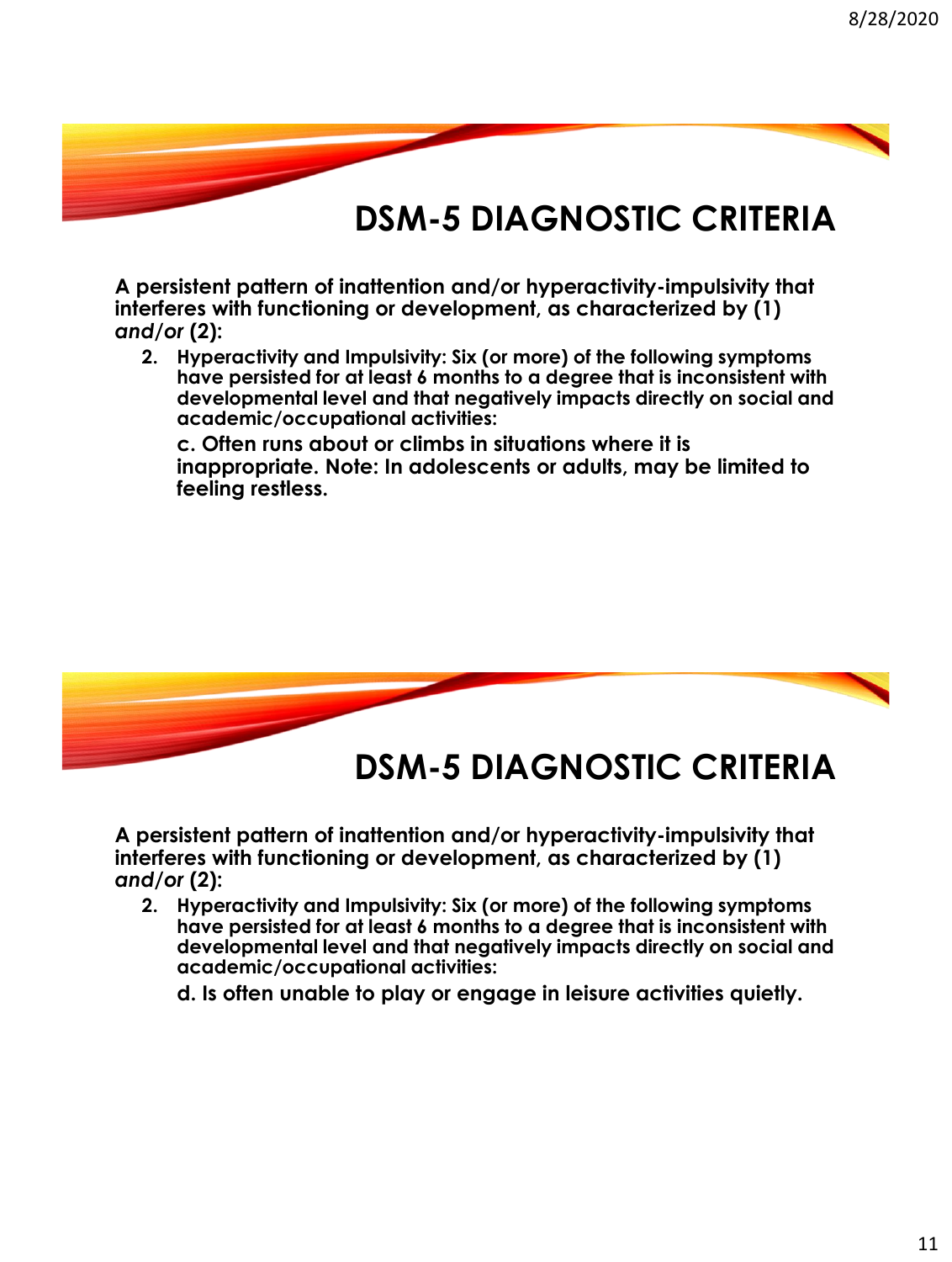**A persistent pattern of inattention and/or hyperactivity-impulsivity that interferes with functioning or development, as characterized by (1)**  *and/or* **(2):**

**2. Hyperactivity and Impulsivity: Six (or more) of the following symptoms have persisted for at least 6 months to a degree that is inconsistent with developmental level and that negatively impacts directly on social and academic/occupational activities:** 

**e. Is often "on-the-go and acting as if "driven by a motor" (e.g., is unable to be or is uncomfortable being still for extended time; may be seen by others as being restless or difficult to keep up with).** 



**DSM-5 DIAGNOSTIC CRITERIA**

**A persistent pattern of inattention and/or hyperactivity-impulsivity that interferes with functioning or development, as characterized by (1)**  *and/or* **(2):**

**2. Hyperactivity and Impulsivity: Six (or more) of the following symptoms have persisted for at least 6 months to a degree that is inconsistent with developmental level and that negatively impacts directly on social and academic/occupational activities:** 

**f. Often talks excessively**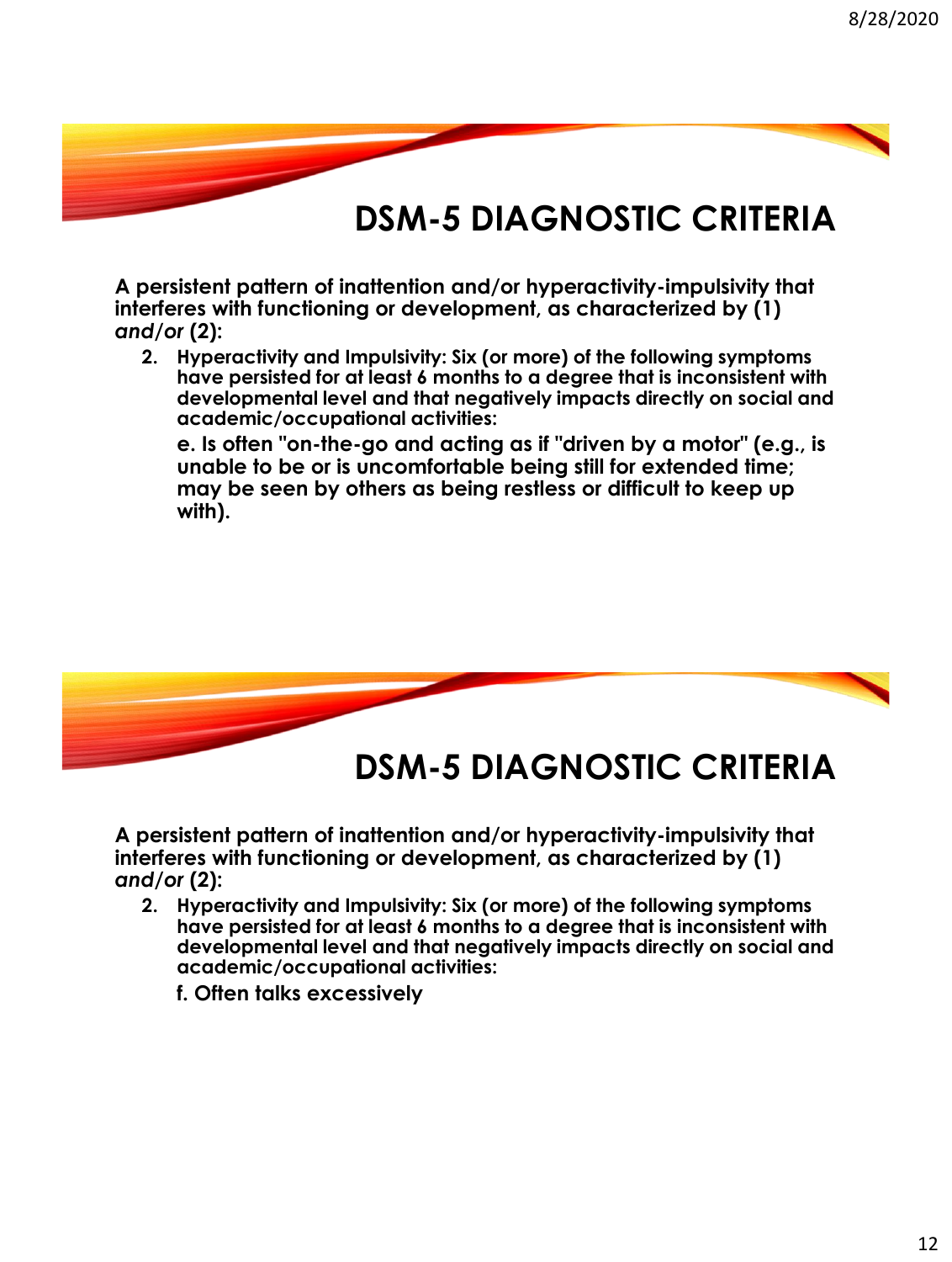**A persistent pattern of inattention and/or hyperactivity-impulsivity that interferes with functioning or development, as characterized by (1)**  *and/or* **(2):**

**2. Hyperactivity and Impulsivity: Six (or more) of the following symptoms have persisted for at least 6 months to a degree that is inconsistent with developmental level and that negatively impacts directly on social and academic/occupational activities:** 

**g. Often blurts out answers before a question has been completed (e.g., completes people's sentences; cannot wait for a turn in conversation).** 



**DSM-5 DIAGNOSTIC CRITERIA**

**A persistent pattern of inattention and/or hyperactivity-impulsivity that interferes with functioning or development, as characterized by (1)**  *and/or* **(2):**

**2. Hyperactivity and Impulsivity: Six (or more) of the following symptoms have persisted for at least 6 months to a degree that is inconsistent with developmental level and that negatively impacts directly on social and academic/occupational activities:** 

**h. Often has difficulty waiting his or her turn (e.g., while waiting in line).**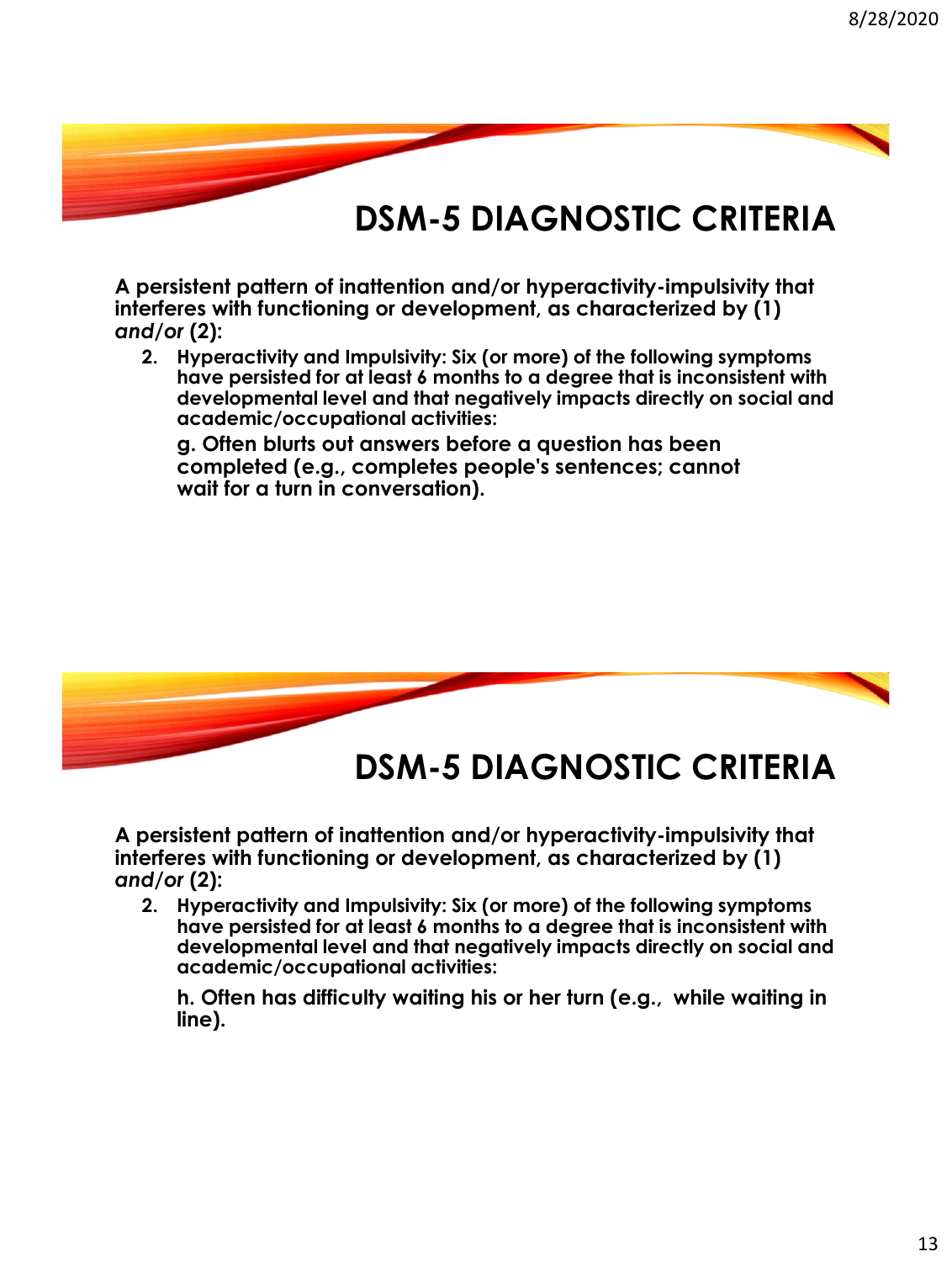**A persistent pattern of inattention and/or hyperactivity-impulsivity that interferes with functioning or development, as characterized by (1)**  *and/or* **(2):**

**2. Hyperactivity and Impulsivity: Six (or more) of the following symptoms have persisted for at least 6 months to a degree that is inconsistent with developmental level and that negatively impacts directly on social and academic/occupational activities:** 

**i. Often interrupts or intrudes on others (e.g., invades conversations, games or activities; may use other people's things without asking; adolescents and adults, may intrude into or take over what others are doing).** 



- **B. Several inattentive or hyperactive-impulsive symptoms were present before age 12 years.**
- **C. Several inattentive or hyperactive-impulse symptoms are present in two or more settings (e.g., at home, school, or work; with friends or relatives; in other activities).**
- **D. There must be clear evidence that the symptoms interfere with, or reduce the quality of, social academic, or occupational functioning.**
- **E. The symptoms do not occur exclusively during the course of schizophrenia or another psychotic disorder and are not better explained by another mental disorder (e.g., mood disorder, anxiety disorder, dissociative disorder, personality disorder, sub-stance intoxication or withdrawal).**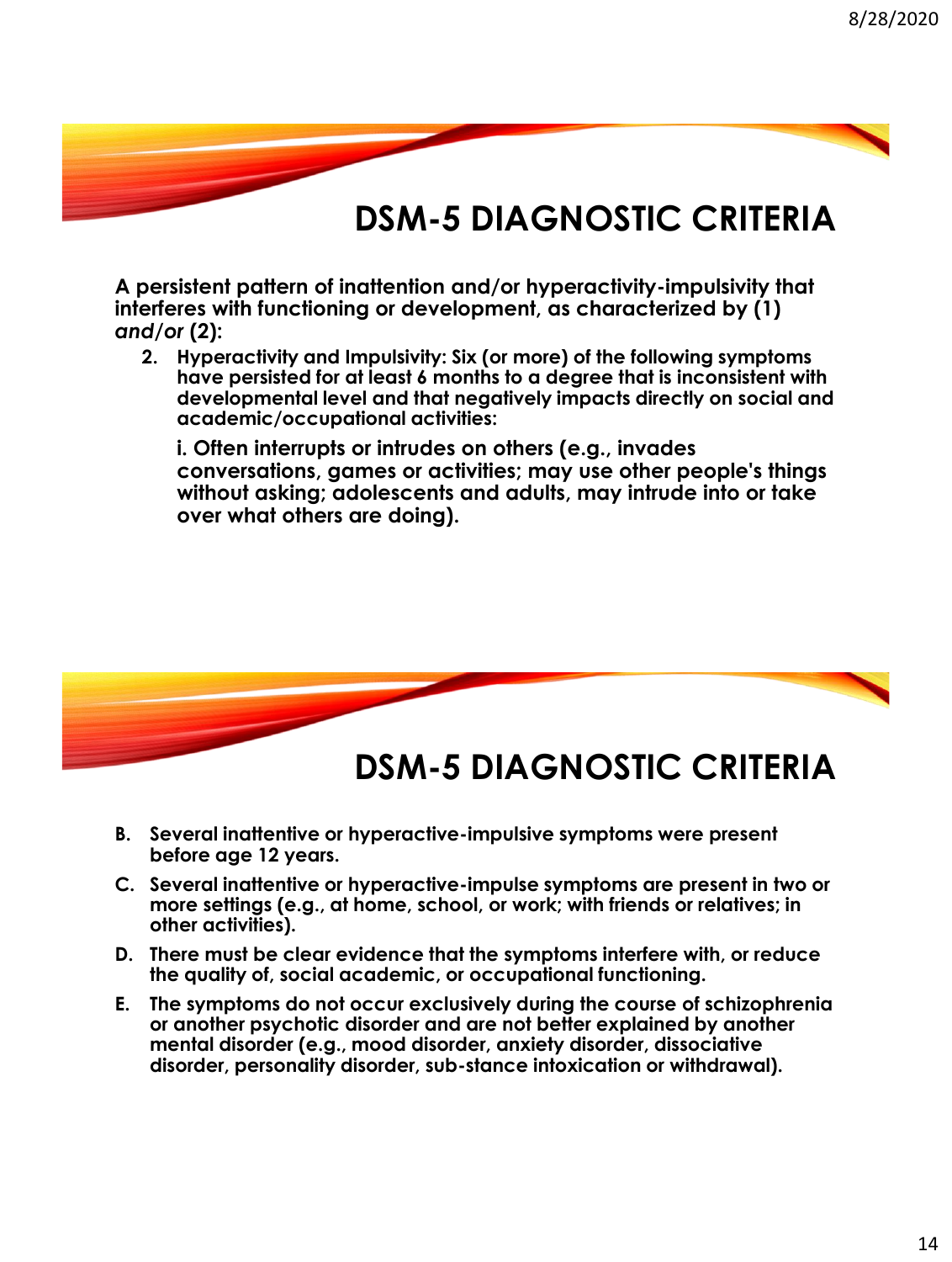- **1. Combined Presentation If both Criterion Al (inattention) and Criterion A2 (hyperactivityimpulsivity) are met for the past 6 months.**
- **2. Predominantly Inattentive Presentation If Criterion A1 (inattention) is met but Criterion A2 (hyperactivityimpulsivity) is not met for the past 6 months.**
- **3. Predominantly Hyperactive-Impulsive Presentation If Criterion A2 (hyperactivity-impulsivity) is met but Criterion A1 (inattention) is not met for the past 6 months.**



• **Inability to sustain attention, particularly for repetitive, structured, and less-enjoyable tasks**

#### **HOWEVER**

- **Deficits may be seen in one or more types of attention**
	- **Selective attention**
	- **Sustained attention/vigilance**
	- **Distractibility – even when working on preferred tasks**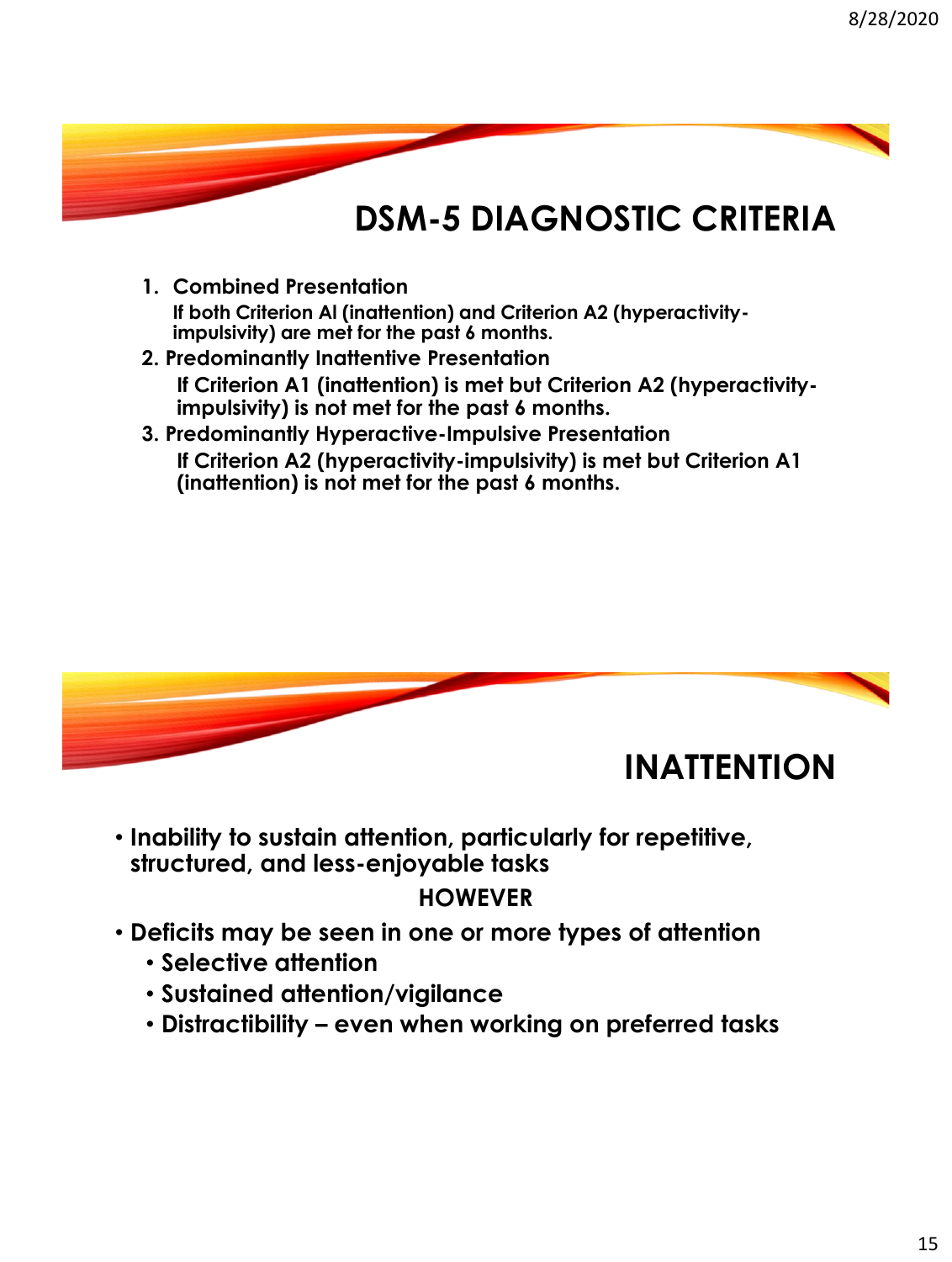### **HYPERACTIVITY/IMPULSIVITY**

- **Excessively energetic, intense, inappropriate, and not usually directly goal-related**
- **Examples:**
	- **Fidgeting/moving**
	- **Difficulty staying seated**
	- **Running around at unexpected times**
	- **Excessive touching**
	- **Excessive talking**



- **Impulsivity - Acting before thinking** 
	- **Cognitive impulsivity:**
		- **Organization**
		- **Planning**
	- **Behavioral impulsivity:**
		- **Inhibiting responses when required**
	- **Emotional impulsivity:**
		- **Impatience**
		- **Low frustration tolerance**
		- **Irritability**